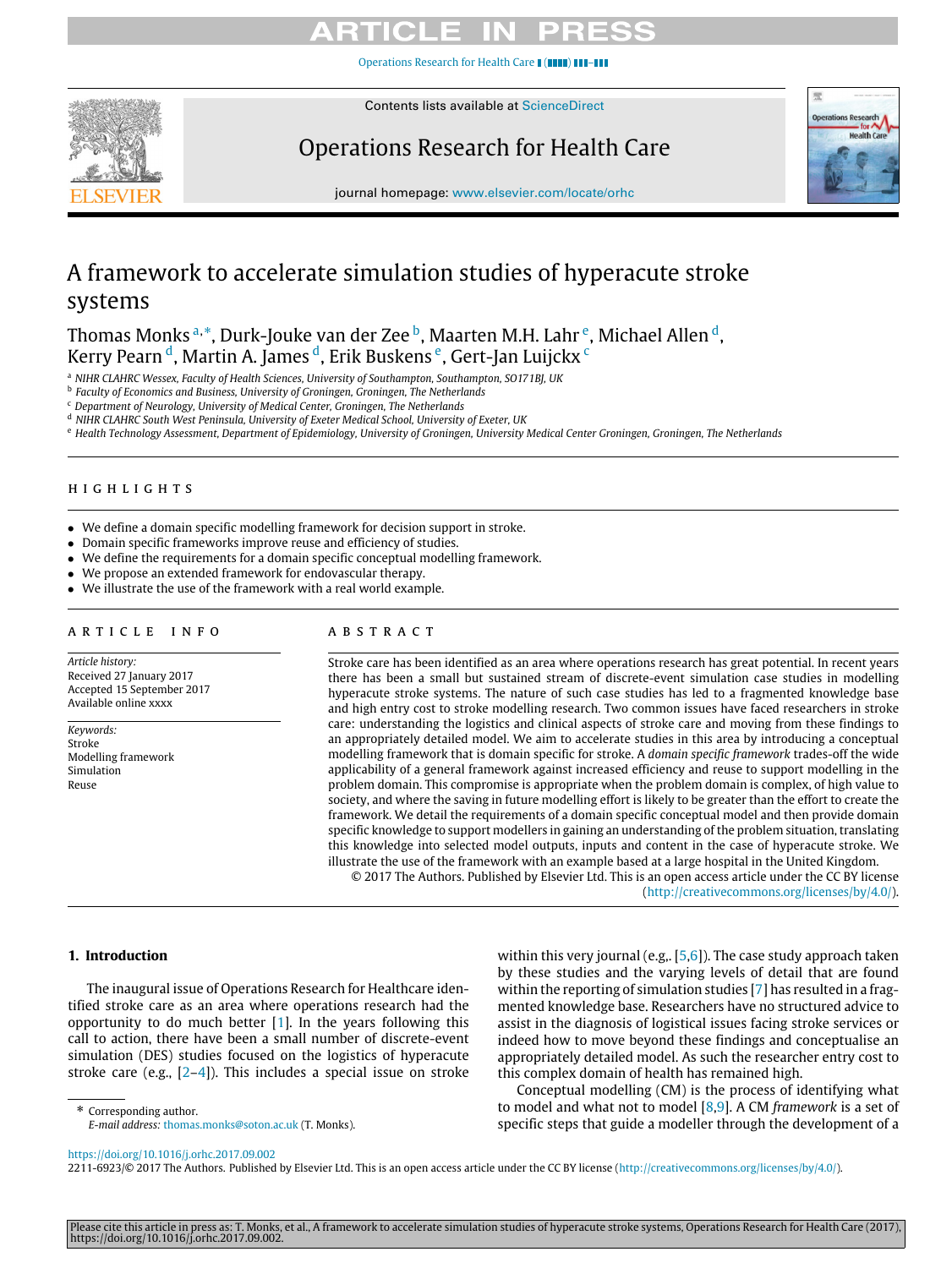#### 2 *T. Monks et al. / Operations Research for Health Care ( ) –*

conceptual model [\[10\]](#page--1-8). Current CM frameworks for simulation are highly generalisable. These are applicable to broad classes of systems such as healthcare  $[11]$ , supply chains  $[12]$  and defence  $[13]$ ; or operations systems in general [\[10\]](#page--1-8). The broad nature of these frameworks is both a strength and a weakness. Generic frameworks lack domain specific knowledge on system characteristics to improve both the quality and efficiency of model building. As such they do little to lower the entry cost of researchers into a new complex domain such as stroke. A *domain specific* CM framework is limited in application to a single domain, such as a particular disease treatment pathway, and is reusable across different studies that tackle problems in that domain. Such frameworks lower the entry cost to a new domain by adding domain specific knowledge to a simulation study. For example, details of system elements, relationships, and solutions.

This article details a reusable *domain specific* CM framework for DES to support investigation of how pre-hospital and intrahospital logistics affect patient outcomes in hyperacute stroke pathways (HASPs). The treatment problem our framework addresses is large scale, applying internationally with an estimated fifteen million strokes occurring worldwide per year. It is widely acknowledged in the stroke literature that there are large gains in treatment rates and favourable patient outcomes through better organisation of stroke care services. However, traditional healthcare evaluation designs such as Randomised Controlled Trials (RCTs) are failing to make an impact  $[14,15]$  $[14,15]$ , while simulation studies have led to a fourfold increase in treatment rates of the real system [\[6\]](#page--1-4). Internationally there is an urgent need to set up and optimise many similar HASPs.

Our work therefore provides four contributions. First we derive the requirements of a domain specific framework. Second we provide modellers of HASPs with a common knowledge to efficiently develop their simulation models, thereby seeking to exploit similarities observed in stroke system set-up and the choice of simulation model components. We primarily focus on intravenous thrombolysis although we introduce potential ways to model recent intra-arterial therapy advancements in Section [4.4.](#page--1-14) Third we illustrate the use of the framework using a real world case example. Last, our CM framework is highly reusable in modelling studies of HASPs and mitigates the technical challenges of model reuse at the coding level.

The remainder of the paper is organised as follows. Firstly we provide the background to treatment of acute stroke. This is followed by a review of simulation and conceptual modelling for stroke care. We then present our domain specific CM framework. We detail steps to understand the problem, set modelling objectives and select model content. The framework is then illustrated using a case study from the UK. The final section discusses the implications of the framework and future work.

## **2. Background**

### *2.1. Stroke*

Stroke is major cause of disability internationally and accounts for approximately 1 in every 9 deaths worldwide [\[16\]](#page--1-15). The world health organisation estimates that fifteen million people suffer a stroke each year. The cost of stroke is estimated to be 2%–4% of total healthcare costs worldwide [\[1\]](#page--1-0). To reduce the substantial human and economic burdens of stroke, healthcare systems must be responsive to the emergency an acute stroke represents [\[17\]](#page--1-16).

Stroke is categorised into two types: ischaemic and haemorrhagic. The majority of strokes are ischaemic (∼85%), occurring when blood flow to part of the brain is interrupted due to blockage of an artery by a thrombus (blood clot). The latter type refers to a bleed within the brain.

Stroke treatment pathways can be thought of having three distinct phases: the hyperacute (emergency), the acute and the rehabilitation. The stroke pathway is typically initiated by someone other than the patient who witnesses the onset of stroke or finds a patient with suspected stroke. In this article we focus on conceptual modelling for HASPs — the most time critical phase with respect to treatment options and health outcomes and represents up to the first 4.5 h following symptom onset  $[18]$ . Treatment of patients in the hyperacute phase is associated with high direct and indirect cost savings in follow-up phases [\[19](#page--1-18)[–21\]](#page--1-19).

### *2.2. Hyperacute stroke pathways*

The hyperacute pathway is focused on identification and treatment of stroke patients suffering an ischaemic stroke. It aims to treat a patient using recombinant tissue plasminogen activator (tPA) within 4.5 h of the onset of symptoms potentially combined with endovascular therapy (EVT) within 6 h of onset. Both tPA and EVT restore blood flow to the affected region of the patient's brain either, by dissolving or mechanically retrieving the clot, respectively. Each minute saved in time to treatment prevents loss of 2 million brain cells and adds over a day of extra healthy life on average [\[22\]](#page--1-20).

EVT is a recent advancement in stroke treatment, that holds much promise, but is not yet widely available due to constraints in terms of workforce capacity and expertise, and dedicated equipment being available 24/7. As such, tPA remains the dominant treatment. Worldwide use of tPA in stroke lies between 1%– 8% [\[23](#page--1-21)[,24\]](#page--1-22). This low performance is partly attributable to the limited window of opportunity, i.e., the period of time available for rescuing brain tissue while a sequence of events must occur; each of which are vulnerable to delays. A patient or witness must recognise stroke symptoms, contact emergency medical services (EMS), travel to the hospital, be assessed and then be processed in emergency and radiology departments. [Fig. 1](#page--1-23) provides an overview of a hyperacute pathway. Critical parts of the pathway are often considered to be the recognition of stroke symptoms, the speed at which EMS are contacted and the availability of a Computed Tomography (CT) scanner to rule out haemorrhagic stroke.

Although there are inherent difficulties in successful implementation of HASPs, there is international evidence that operations can be optimised to treat large numbers of ischaemic stroke patients. For example, hyperacute centralisation in London, [\[25\]](#page--1-24), intra-hospital process improvement programmes in Finland [\[26\]](#page--1-23) and Australia [\[27\]](#page--1-25), and optimised 'chain-wide' communication in Chicago [\[28\]](#page--1-26).

### **3. Simulation of hyperacute pathways**

#### *3.1. Simulation studies*

In recent years there have been several pioneering modelling studies that have focused on improvement of the HASP or aspects of it. All have applied DES [\[2](#page--1-1)[,4,](#page--1-2)[5,](#page--1-3)[29](#page--1-27)[–33\]](#page--1-28). [Table 1](#page--1-29) lists the focus of these studies along with the inputs and decision variables explored. There is a significant overlap in all of these studies. For example, all apart from [\[4\]](#page--1-2) have included some elements of intra-hospital operations such as delays in brain scanning or availability of resources. These studies evaluated alternative prehospital and intra-hospital processes in terms of their impact on cycle time targets, treatment rates and post stroke disability. For example, analysing a 'scoop and run' protocol where the patient is transferred to the hospital with minimal pre-hospital work-up by ambulance personnel [\[2\]](#page--1-1); or analysing alternative intra-hospital procedures to ensure patients undergo CT scanning within set time limits [\[32\]](#page--1-30).